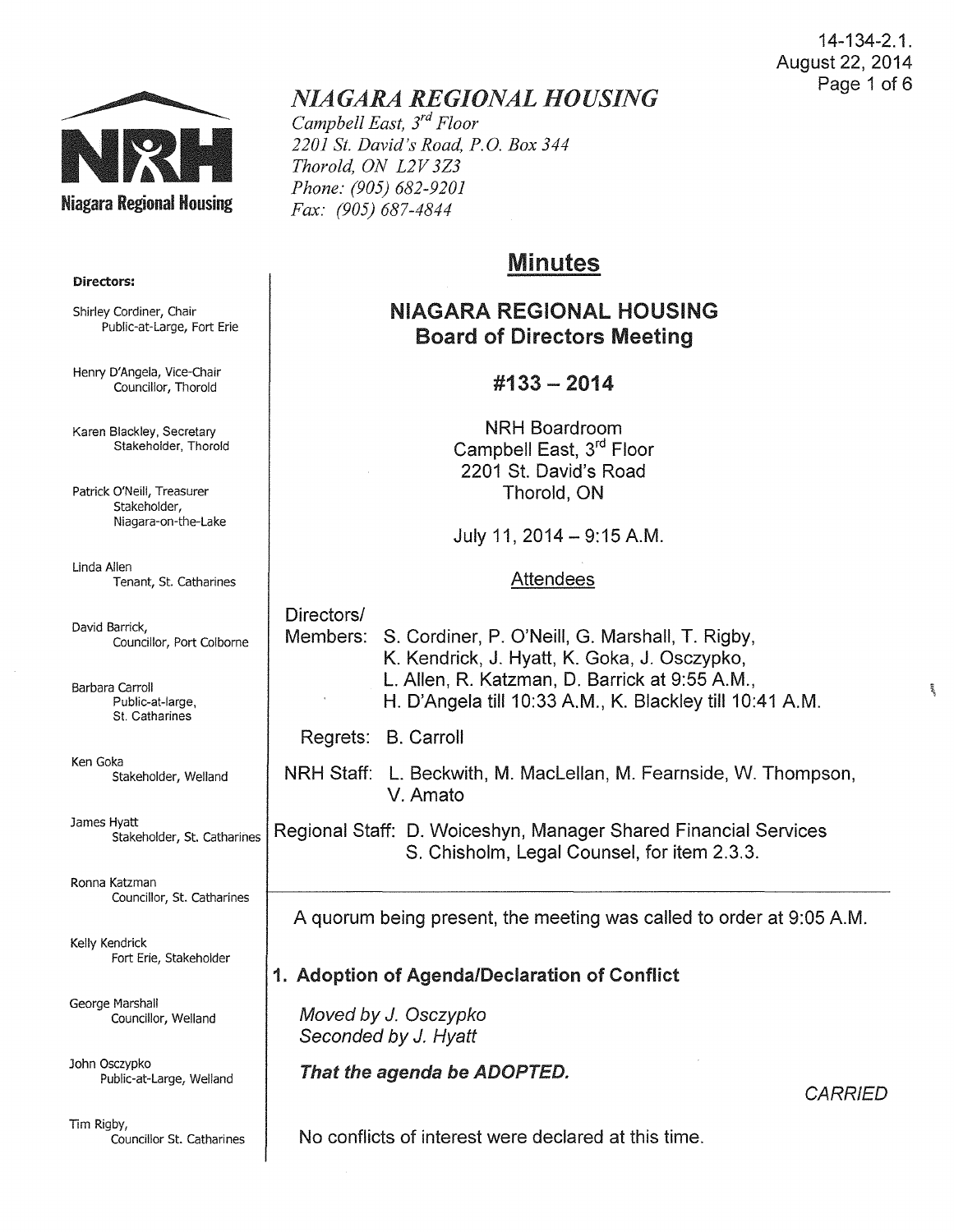### 2. Approval of Minutes

2.1. Minutes of the May 30, 2014 Meeting

Moved by *T.* Rigby Seconded by P. O'Neill

#### That the minutes of the May 30, 2014 meeting be ADOPTED.

**CARRIED** 

2.2. Minutes of the June 23, 2014 Meeting

Moved by T. Rigby Seconded by *H.* D'Angela

That the minutes of the June 23, 2014 meeting be ADOPTED.

**CARRIED** 

The Chair reported that in accordance with directives given at the last meeting, the Chair, Vice-Chair and General Manager met with the Regional Chair and CAO last Wednesday, regarding the Shared Services Agreement.

2.3. Business Arising- Closed Session 9:12A.M.

Moved by P. O'Neill Seconded by G. Marshall

That item 2.3.3., Broadoak be the first item considered in closed session.

**CARRIED** 

K Kendrick declared a conflict and left the room.

The only staff present were S. Chisholm, Legal Council, Niagara Region, L. Beckwith, M. Fearnside and V. Amato.

*2.3.* A. Moved by *T.* Rigby Seconded by K. Goka

That the NRH Board of Directors MOVE INTO closed session to consider information of a confidential nature regarding labour relations or employee negotiations- 2014 Job Rate for General Manager Position; Approval of New General Manager; and, litigation or potential litigation, including matters before administrative tribunals, affecting the municipality or local board concerning an update on Broadoak.

**CARRIED** 

9:55A.M.- D Barrick joined the meeting 10:15 A.M- K. Kendrick returned to the meeting and all staff left the room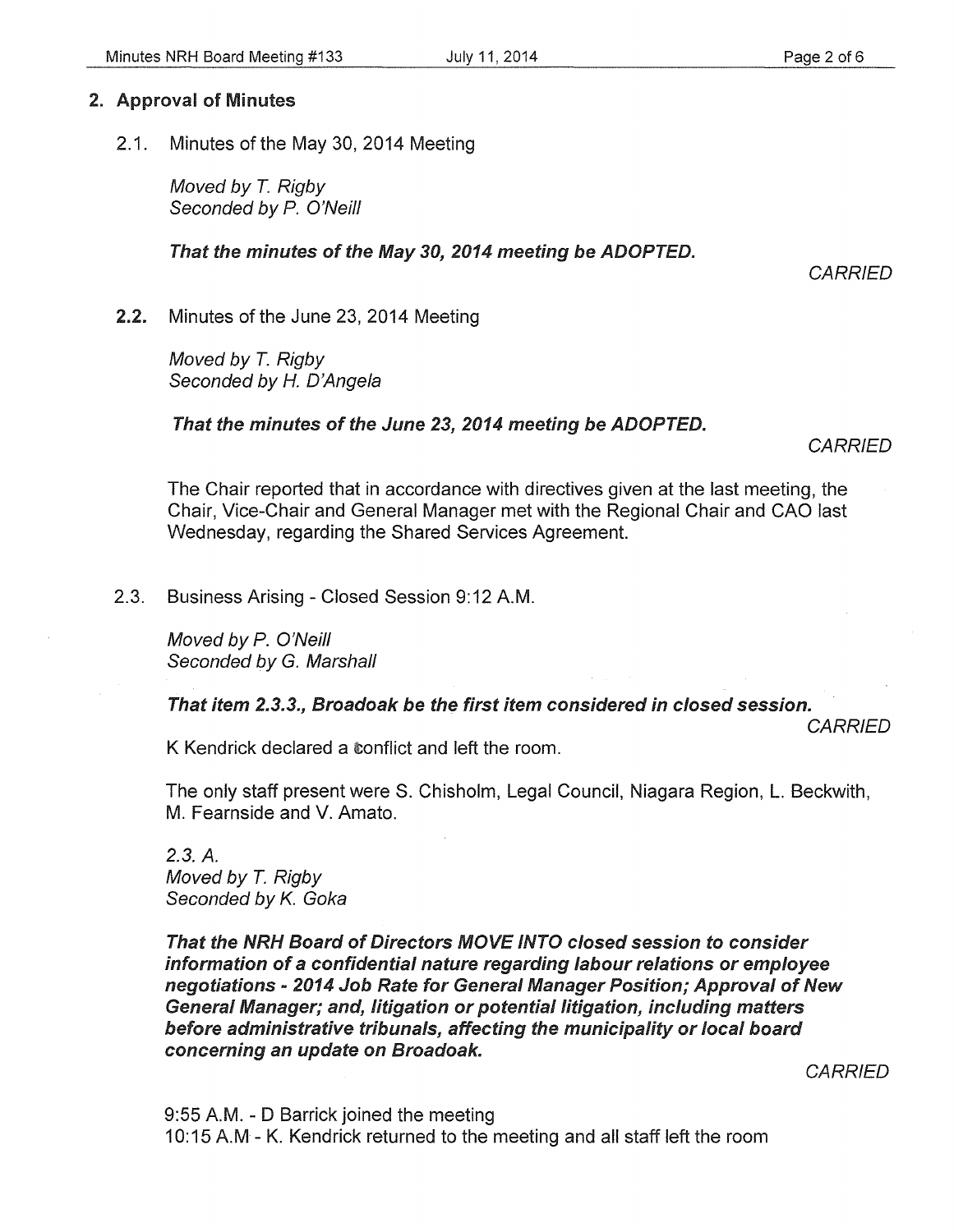10:33 A.M.- H. D'Angela left the meeting; the General Manager and Executive Assistant returned to the meeting.

2.3.8. 10:41 A.M. Moved by T. Rigby Seconded by R. Katzman

#### That the NRH Board of Directors RISE with report.

**CARRIED** 

With the exception of S. Chisholm all staff returned to the meeting.

2.3.1. 2014 General Manager Job Rate- IC 14-133-2.3.1.

Moved by P. O'Neill Seconded by D. Barrick

That the Niagara Regional Housing Board of Directors APPROVES option 1A as presented in report IC 14-133-2.3.1. for the General Manager job rate.

**CARRIED** 

2.3.2. Approval of New General Manager

Moved by *T.* Rigby Seconded by K. Goka

That the Niagara Regional Housing Board of Directors APPROVES the candidate recommended by the Recruitment Committee as the new General Manager.

**CARRIED** 

2.3.3. Broadoak Update - Report IC 14-133-2.3.3.

Staff to follow direction given in closed session.

#### 3. Presentation - not scheduled

In order to insure quorum, in the event any other directors need to leave early, all agreed that item 5.1. Election of Officers would be considered at this time.

5.1.Eiection of Officers

Moved by T. Rigby Seconded by G. Marshall

That the Niagara Regional Housing Board of Directors:

1. FORGO the usual election process; and,

2. RE-ELECT the incumbent officers for another year.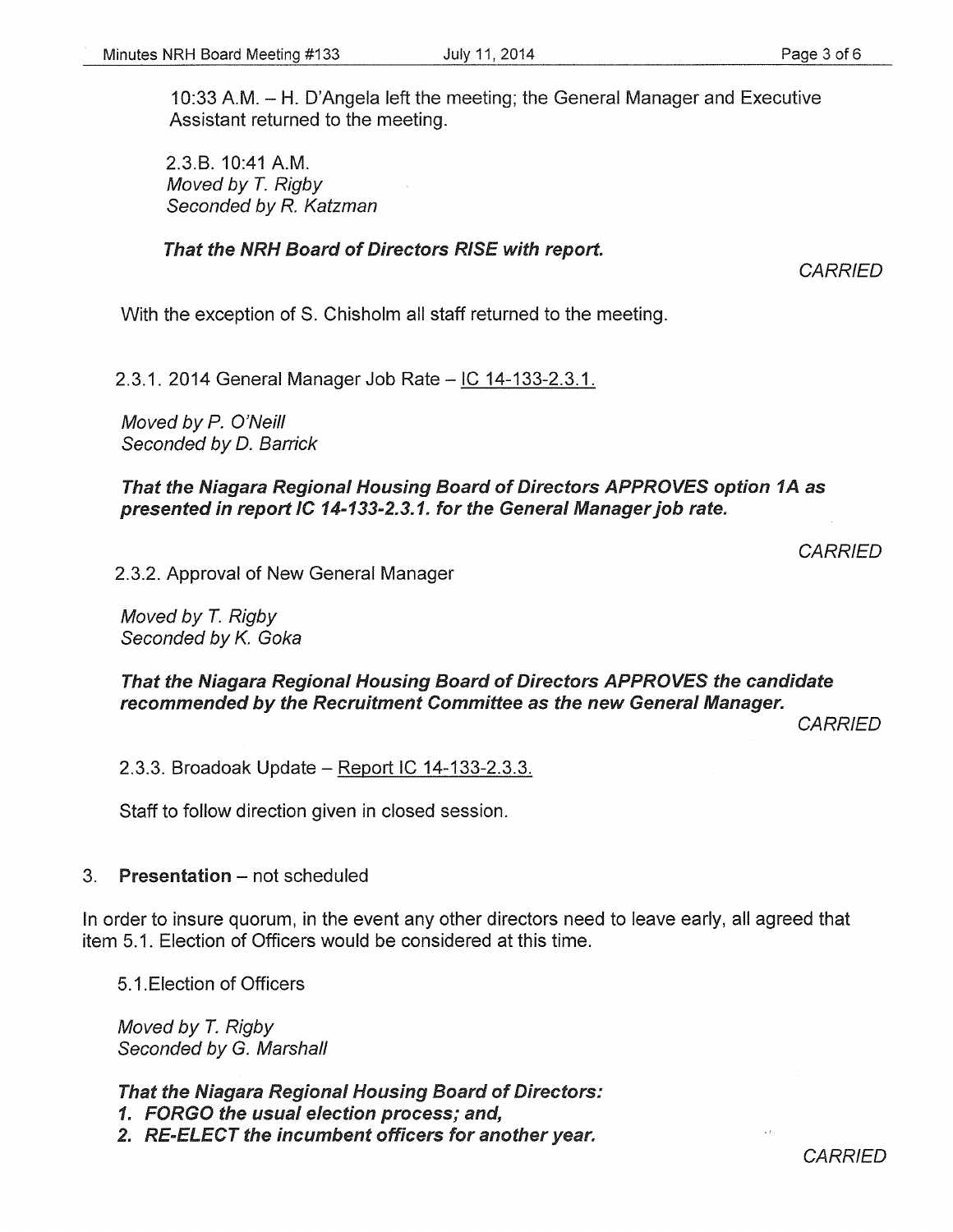#### 4. Staff Reports

4.1. Local Priority Groups- Report 14-133-4.1.

A discussion ensued regarding Mobility Barrier vs. the old Health and Safety category; only 3% of applications under Health and Safety may have a legitimate claim to this category.

Moved by *T.* Rigby Seconded by P. O'Neill

That Niagara Regional Housing Board of Directors DEFERS this report to the September meeting subject to discussion on the Mobility category.

**CARRIED** 

4.2. NRH Online Application System for Affordable Housing- Report 14-133-4.2.

Moved by D. Barrick Seconded by R. Katzman

#### That the Niagara Regional Housing Board of Directors RECEIVES report 14- 133-4.2., NRH Online Application System for Affordable Housing for information.

**CARRIED** 

4.3. Enterprise Risk Management Policy- Report 14-133-4.3.

Moved by P. O'Neill Seconded by K. Goka

- 1. That the Niagara Regional Housing Board of Directors APPROVES Policy # E18 - Enterprise Risk Management Policy; and,
- 2. That staff REPORT on a yearly basis a failure to any of the items in Appendix B, Risk Register, how it is mitigated and any new identified risks.

**BEA** 

**CARRIED** 

4.4. Modified Unit Eligibility & Selection Policy- Report 14-133-4.4.

Moved by T. Riabv Seconded by *J.* Hyatt

That Niagara Regional Housing Board of Directors APPROVES NRH policy C-14 Modified Unit Eligibility and Selection.

**CARRIED**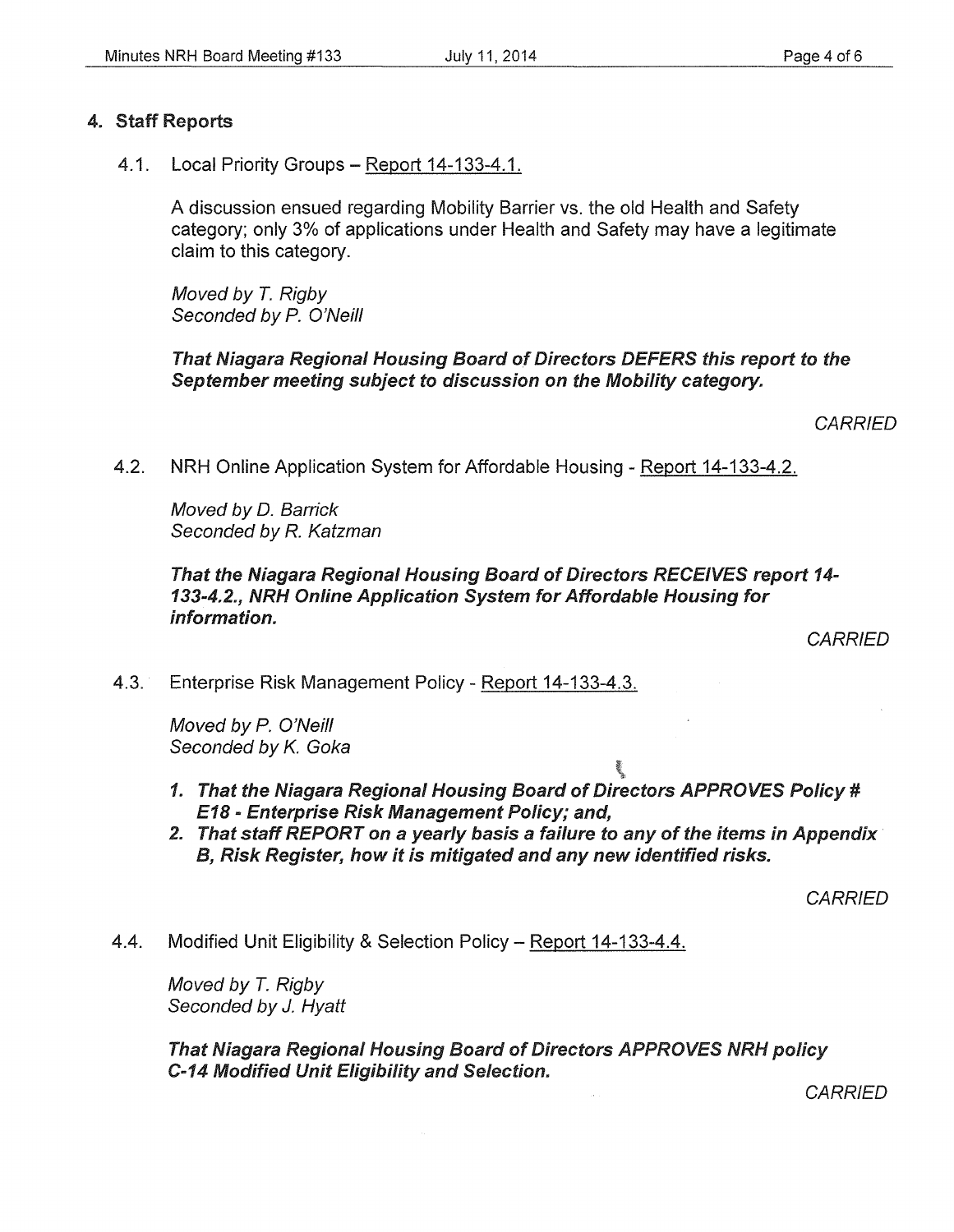Action by: L. Beckwith

#### 5. New Business

5.1. Election of Officers – see above

#### 6. General Manager's Report

6.1 Financial Statements as at May 31, 2014

Moved by *P.* O'Neill Seconded by K. Kendrick

#### That the Niagara Regional Housing Board of Directors APPROVES the Financial Statements as at May 31, 2014.

**CARRIED** 

6.2. Funding Announcement

The General Manager advised that an announcement from the new Minister is expected in the near future regarding funding allocations for the Federal-Provincial Investment in Affordable Housing Program.

#### 7. Committee Reports 素

7.1. Tenant Advisory Group Minutes of the April 10, 2014 quarterly meeting were provided for information.

Moved by R. Katzman Seconded by T. Rigby

#### That the NRH Board of Directors RECEIVES the advisory group report noted above.

**CARRIED** 

#### 8. For Information

8.1. Action Items from Previous Meetings

#### Correspondence/Media

8.2. May 29, 2014 letter to Chair Cordiner from Office of Wayne Gates MPP, Niagara Falls, with letter of support to Minister of Energy for NRH Energy Retrofit Program Application- Broadoak, attached.